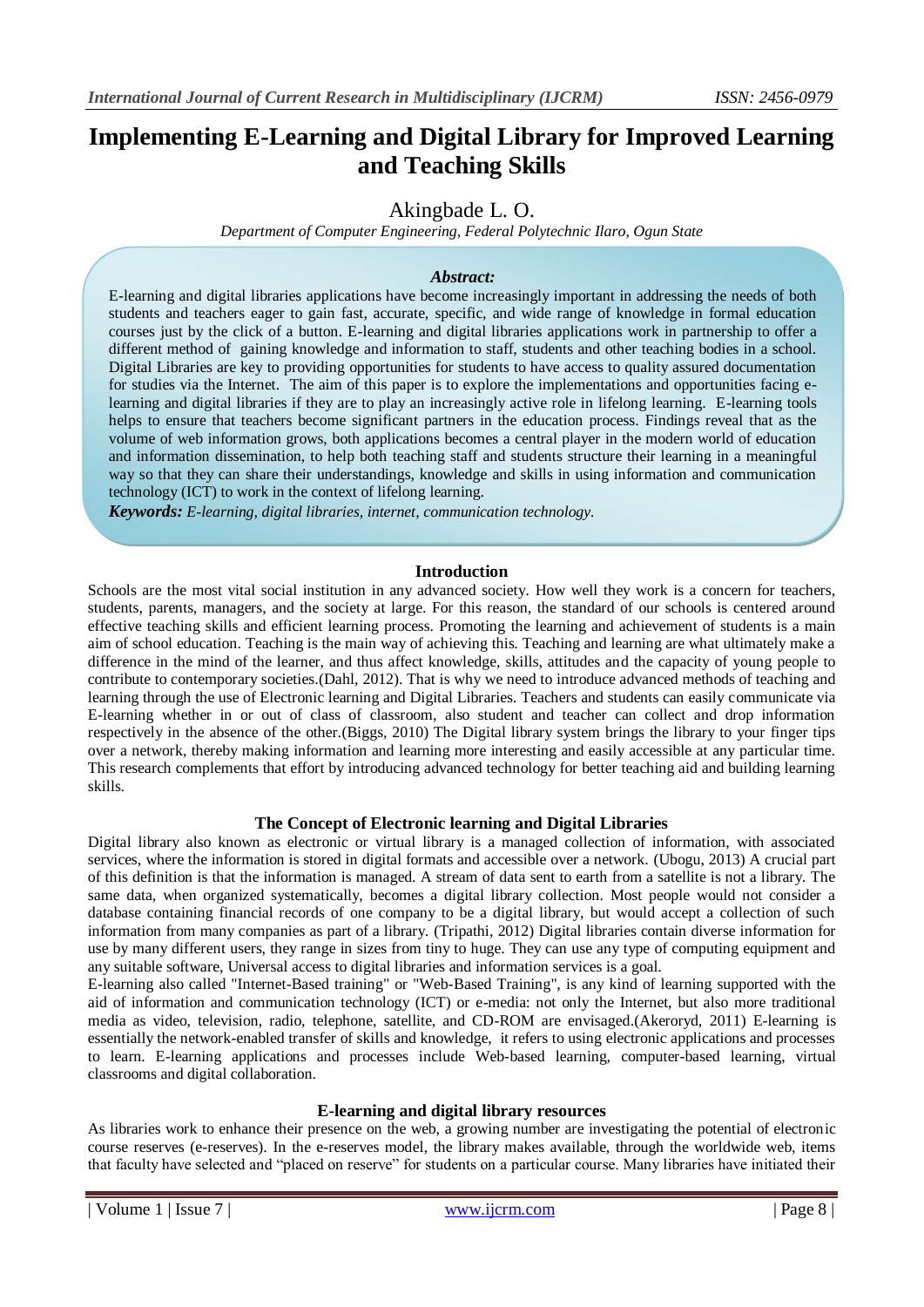own e-reserve projects. Electronic delivery of course reserve material has become a hot topic in the library literature (Slade, 2010). Managing the remote access and authentication issues involved in making digital resources available has become a significant area of support to users of the digital library. Librarians may be called upon to respond to questions concerning log-in and password information, browser configuration, software installation, and a range of troubleshooting needs. Access problems are hugely frustrating for e-learners, and must be resolved quickly. (Raitt, 2010). Technology offers opportunities to be innovative, but it is important to bear in mind that not all e-learners are equal when it comes to access to computing equipment, the availability, speed, and stability of internet connections, or the information skills that are needed to make optimum use of digital libraries. (Simmons, 2012). Although there has been a shift away from purchasing print materials to be housed in a physical building and toward providing access to licensed digital resources made available over a computer network, librarians continue to work to resolve issues pertaining to distance delivery of resources that are unavailable in digital format. Online catalogues and indexing and abstracting systems provide e-learners with convenient access to bibliographic information about valuable scholarly documents. (Peacock, 2010). A library website can function as an information gateway, an entry point to a range of online resources, with key components being the library catalogue and journal databases. Most online catalogues permit the integration of electronic books and electronic journals, enabling

# **Relationship between Digital Libraries and E-Learning**

The definitions of E-learning and digital libraries indicate an inseparable link between E-learning and digital libraries or electronic libraries.(Karim, 2012) To a large extent both apply similar communication technologies to enhance learning, teaching and research. E-learning assumes a collaborative effort and integration of content, resources, and services in support of flexible learning and research.(Campbell, 2010) An academic library, faculty, and academic development department managing e-learning may use same technologies to facilitate learning and access to resources and services. With the tremendous growth of the internet, e-learners have access to an overwhelming range of information sources available at the click of a mouse: library resources, government information, news sites, advertising, and many other forms of resources. Librarians have traditionally selected and organized resources with great care. In building digital libraries, librarians have the opportunity to provide e-learners with direction and to rescue them from information overload. A digital library can link e-learners to library catalogues, licensed journal databases, electronic book collections, selected internet resources, electronic course reserves, and tutorials, and to forums for communication and interaction with others. The digital library permits e-learners to access library and networked resources and services anytime and anywhere that an Internet connection and computing equipment are available.

Generally, E-learning has been integrated into university curricula by different faculties, while from the library side its integration was seen as an opportunity to integrate library resources and services in support of learning, teaching, research, and outreach. It is clear from research that Digital library and E-learning are related and integrated in technology managed environment. E-learning can effectively take place in a digital environment. According to (Wang, 2013), E-learning "denotes information and communications technology enhanced learning by delivering learning contents and activities via internet, intranet/extranet, audio/video, satellite broadcast, interactive TV, and CD-ROM" Many authors agree with this definition and the fact that e-learning is blended traditional face to-face teaching and learning that is combined with using communications technologies to enhance student focused and directed learning and teaching processes (Ojedokun, 2012) that support both life-long and distance learning.

# **Why The Need for E-learning and Digital libraries**

- The number of students keeps growing, thus there is a need for more efficient and effective education. Different types of students are asking for education; Different students bring different experiences with them.
- Increasingly, work and study are combined, and that leads to a need for more flexible learning arrangements in which the campus or school building is no longer central to the educational process.
- Lifelong learning leads to an emphasis on "learning to learn". Knowledge becomes obsolete at an ever-increasing rate in a knowledge economy, and knowledge workers need to be able to refresh their knowledge on a regular basis.
- Because of the differences between students, there is a need to accommodate different learning styles, customization and alternative learning routes. Courses have to take more into account the different experiences and backgrounds of students.
- Higher education institutions have long had a monopoly in providing education, but increasingly, companies and public bodies possess knowledge that can be reused for educational purposes, partly for in-house training (knowledge management) but also to offer to external markets.

# **Benefits of Implementing E-Learning and Digital libraries into Teaching sills**

The potential of E-learning to significantly affect education in developing countries is thus significant. Identifying the actual impact that e-learning programs have had on students, schools and their countries is, however, difficult. Because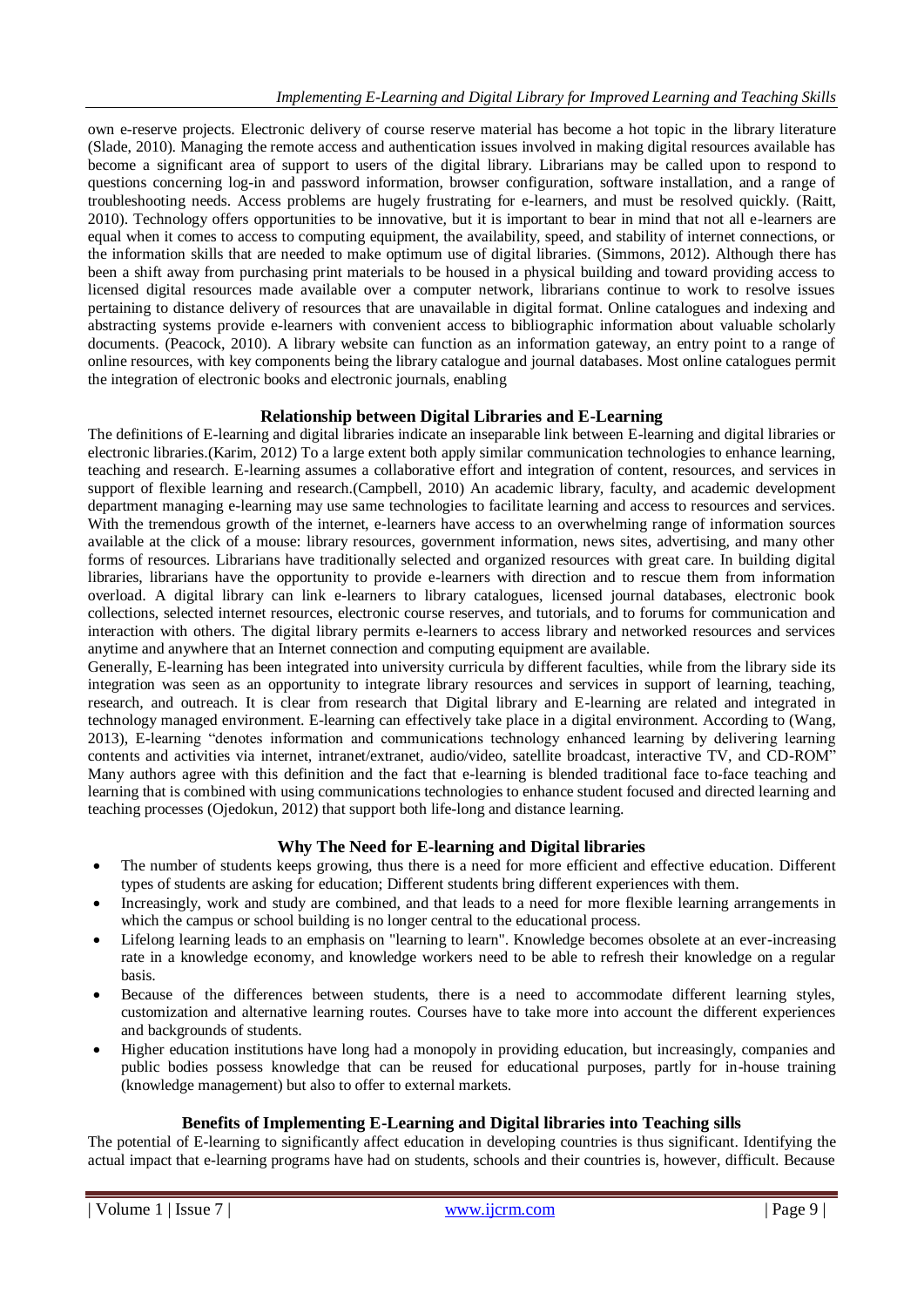of the newness and diversity of the programs and the complexity of factors affecting outcome, measuring E-learning's impact is an emerging science. (Twigg. 2011). Here are some of the benefits:

- The library resources will never be out or misplaced and will be available at anytime, any place, and anywhere for the students to learn from.
- The need for added library space may decline, as student no longer have to struggle for space to sit within the library and cost of retrieving and shelving materials will be reduced.
- Learning access is provided to more complete set of journals than, in many instances, now exist on many library shelves.
- Through the Internet, course material can be offered independently of time and place. Modularization makes it possible to offer different and flexible learning routes.
- An ever-increasing number of students have access to the Internet, whether at home or on campus. Costs of Internet access will continue to drop.
- Addresses the shortage of learning material such as textbooks for students. The material could be made available on hand-held devices through Digital libraries. Interactive features such as quizzes or games could improve the level of learning and understanding.
- Improves the quality of education by providing improved informational content and learning approaches. Interactive, communicative e-learning may promote the development of skills in students (so called "21st Century Skills") such as critical thinking and problem solving, communication, collaboration and creativity.
- Provides students information and communications technology skills. The graduates will be better equipped to contribute to the knowledge-centered globalized economy of their counties.
- Provide a learning environment through which students can build on their acquired knowledge to build on existing concepts, or build new concepts altogether.
- To promote student active learning skills and strategies
- To develop student independence and responsibility for own learning and to encourage more co-operative and project-based learning
- To give students drill and practice exercises and make the learning process more interesting and engaging.

# **Benefits of Implementing E-Learning and Digital libraries into Teaching sills**

The technology of E-learning and Digital library, enable teachers to use their knowledge of matter, teaching and learning, and technology to facilitate experiences that advance student learning, creativity, and innovation in both faceto-face and virtual environments. It continuously improves their professional practice, teaching skills through effective use of these digital technological tools.(Karim, 2012) Teachers are able to design, develop, and evaluate an authentic teaching experiences and assessments incorporating contemporary tools and resources to maximize content learning in context and to develop the knowledge, skills, and attitudes as related to the standards for students.(Biggs, 2010) Below are some of the benefits:

- The cost of tracking the arrival of each journal issue in libraries, claiming, and periodical binding will be eliminated through the use of digital libraries
- Upgrade the level of knowledge and skills of the teachers in parallel to that of the students. Empower the teachers to facilitate the learning process by transforming themselves into team leaders and role models of "continuous learning".
- Addresses the shortage of teachers, especially science and other specialty teachers. It can do this by providing high quality teaching materials, such as videos, interactive software or information from a "cloud" on the Internet or a local computer
- The full integration of e-learning into the school curriculum, textbooks and tests

# **Online Services in E-learning and Digital libraries**

There are many E-learning and Digital library settings and technologies available to use in schools, each with their own advantages and applications.( Lukasiewicz, 2012) Often the best solution is a combination of technologies depending on the particular need and the learning environment. Online services in e-libraries have evolved since computers were first used in education. Lang, (Ubogu, 2013) identifies the following as core services in e-libraries.

- The collection: a wide variety of materials in digital forms books, journals, manuscripts, reference works, theses and dissertations, government documents, maps video, images and pictorial materials, music scores.
- Networking and imaging technologies to support and enhance all aspects of library basic operational activities, repository software – Dspace, E-print, etc. Open Archival Initiative (OAI).
- Expertise within the library for the application of new technologies to library activities and bibliographical research of all kinds.